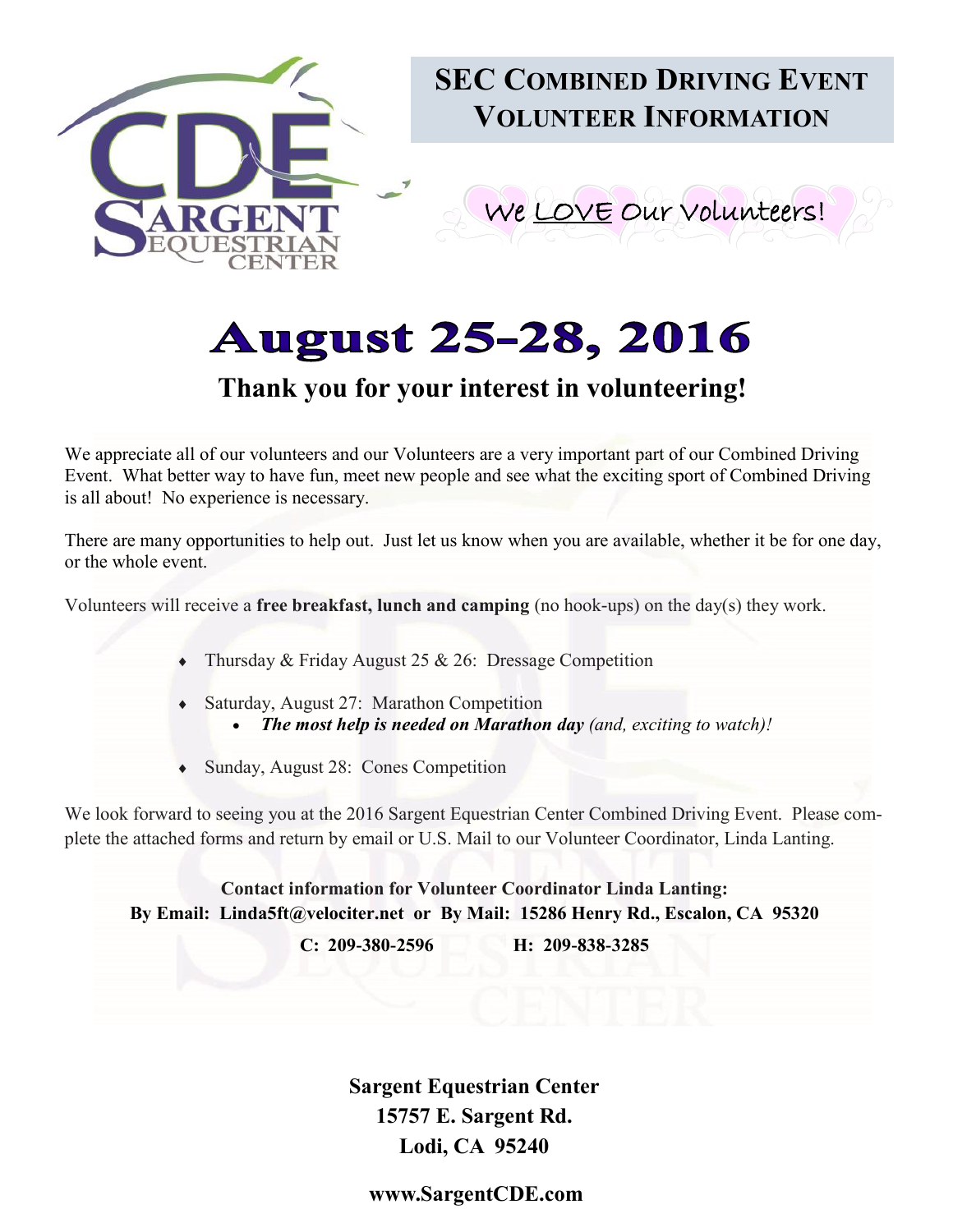

## **SECDE VOLUNTEER QUESTIONNAIRE**

Thank you for Volunteering! No Experience Needed.

| Name: Names                                                                                                                                                                                                                                                                                                                                                                           |                                                                                                                                           |               |                                                    |                                                                               |  |
|---------------------------------------------------------------------------------------------------------------------------------------------------------------------------------------------------------------------------------------------------------------------------------------------------------------------------------------------------------------------------------------|-------------------------------------------------------------------------------------------------------------------------------------------|---------------|----------------------------------------------------|-------------------------------------------------------------------------------|--|
| Complete Address: Complete Address:                                                                                                                                                                                                                                                                                                                                                   |                                                                                                                                           |               |                                                    |                                                                               |  |
|                                                                                                                                                                                                                                                                                                                                                                                       | Cell Ph: Home Ph:<br><u> 1989 - Jan James James Jan James James Jan James James James James James James James James James James James</u> |               |                                                    |                                                                               |  |
| E-Mail:                                                                                                                                                                                                                                                                                                                                                                               |                                                                                                                                           |               |                                                    |                                                                               |  |
|                                                                                                                                                                                                                                                                                                                                                                                       |                                                                                                                                           |               | <b>CIRCLE THE DAYS YOU WOULD LIKE TO VOLUNTEER</b> |                                                                               |  |
|                                                                                                                                                                                                                                                                                                                                                                                       | <b>THURSDAY</b>                                                                                                                           | <b>FRIDAY</b> | <b>SATURDAY</b>                                    | <b>SUNDAY</b>                                                                 |  |
|                                                                                                                                                                                                                                                                                                                                                                                       | Half / Full                                                                                                                               | Half / Full   | Half / Full                                        | Half / Full                                                                   |  |
| Presentation / Dressage: Thursday TBA (afternoon)                                                                                                                                                                                                                                                                                                                                     |                                                                                                                                           |               |                                                    |                                                                               |  |
|                                                                                                                                                                                                                                                                                                                                                                                       |                                                                                                                                           |               |                                                    | Presentation Scribe Corressage Scribe Corressage Arena Gate-A Corre Collector |  |
|                                                                                                                                                                                                                                                                                                                                                                                       | Warm-Up Personnel _____Ring Steward ______Safety Check ____________Wheel Measuring                                                        |               |                                                    |                                                                               |  |
|                                                                                                                                                                                                                                                                                                                                                                                       |                                                                                                                                           |               |                                                    |                                                                               |  |
| Presentation / Dressage: Friday - 8:00 a.m.                                                                                                                                                                                                                                                                                                                                           |                                                                                                                                           |               |                                                    |                                                                               |  |
|                                                                                                                                                                                                                                                                                                                                                                                       | Presentation Scribe ____Dressage Scribe ____Dressage Arena Gate-A ____Score Collector                                                     |               |                                                    |                                                                               |  |
|                                                                                                                                                                                                                                                                                                                                                                                       | __Warm-Up Personnel ____Ring Steward _____Safety Check ___________Wheel Measuring                                                         |               |                                                    |                                                                               |  |
|                                                                                                                                                                                                                                                                                                                                                                                       |                                                                                                                                           |               |                                                    |                                                                               |  |
| Marathon: Saturday - 7:00 a.m.                                                                                                                                                                                                                                                                                                                                                        |                                                                                                                                           |               |                                                    |                                                                               |  |
| Crossing Guard ____Course Repair ____Ground Observer ____Obstacle Observer                                                                                                                                                                                                                                                                                                            |                                                                                                                                           |               |                                                    |                                                                               |  |
|                                                                                                                                                                                                                                                                                                                                                                                       |                                                                                                                                           |               |                                                    |                                                                               |  |
|                                                                                                                                                                                                                                                                                                                                                                                       |                                                                                                                                           |               |                                                    |                                                                               |  |
| $\overline{a}$ , $\overline{a}$ , $\overline{a}$ , $\overline{a}$ , $\overline{a}$ , $\overline{a}$ , $\overline{a}$ , $\overline{a}$ , $\overline{a}$ , $\overline{a}$ , $\overline{a}$ , $\overline{a}$ , $\overline{a}$ , $\overline{a}$ , $\overline{a}$ , $\overline{a}$ , $\overline{a}$ , $\overline{a}$ , $\overline{a}$ , $\overline{a}$ , $\overline{a}$ , $\overline{a}$ , |                                                                                                                                           |               |                                                    |                                                                               |  |

Gala Dinner: Saturday – 4:00 -9:00

**If you have had previous experience working at a combined driving event, please list it on the reverse side (previous experience is not required).** 

**RETURN THIS FORM AND SIGNED RELEASE FORM TO: Volunteer Coordinator, Linda Lanting** 

**By Email: Linda5ft@velociter.net or By Mail: 15286 Henry Rd., Escalon, CA 95320**

**C: 209-380-2596 H: 209-838-3285**